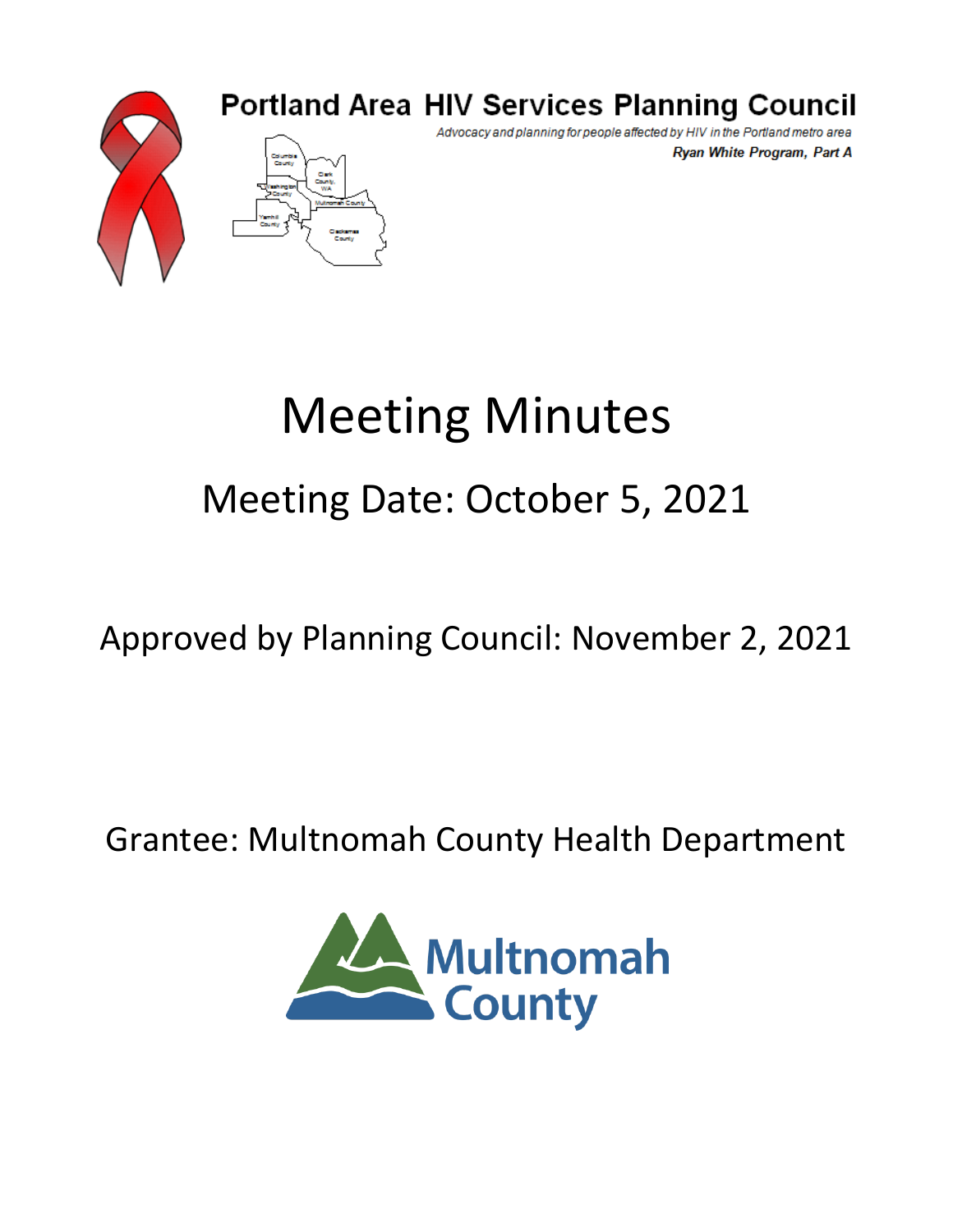#### **Portland Area HIV Services Planning Council MEETING MINUTES**

Tuesday, October 5, 2021, 4:00 pm – 6:00 pm Virtual Zoom Meeting

#### **AGENDA**

| $***$<br>Item <sup>®</sup>               | <b>Discussion, Motions, and Actions</b>                                                                                                                                                                                                                                                                                                                                                                                                                                                                                                                                                                                                                                                                                                                                                                                                                       |  |  |  |  |  |
|------------------------------------------|---------------------------------------------------------------------------------------------------------------------------------------------------------------------------------------------------------------------------------------------------------------------------------------------------------------------------------------------------------------------------------------------------------------------------------------------------------------------------------------------------------------------------------------------------------------------------------------------------------------------------------------------------------------------------------------------------------------------------------------------------------------------------------------------------------------------------------------------------------------|--|--|--|--|--|
| Call to Order                            | Michael Thurman-Noche and Lorne James called the meeting to order at 3:00 PM & shared<br>a Land Acknowledgement (see slide).                                                                                                                                                                                                                                                                                                                                                                                                                                                                                                                                                                                                                                                                                                                                  |  |  |  |  |  |
| Welcome &<br>Logistics                   | Lorne James welcomed everyone to the Planning Council meeting. Aubrey Daquiz reviewed<br>meeting logistics.<br>Please say your name each time you speak<br>٠<br>Please "raise your hand" or type questions in the chat box<br>٠<br>We will mute and unmute folks as needed during the meeting<br>٠<br>If you're calling in (not viewing slides), please mute yourself to minimize<br>$\bullet$<br>background noise, unless you have a question / comment<br>Meetings are recorded for accurate meeting minutes.<br>$\bullet$                                                                                                                                                                                                                                                                                                                                  |  |  |  |  |  |
| Candle Lighting<br>Ceremony              | Robert Kenneth led the lighting of the ceremonial candle in remembrance of Robert's<br>uncle Gordon, who died of COVID recently at 93 years old.                                                                                                                                                                                                                                                                                                                                                                                                                                                                                                                                                                                                                                                                                                              |  |  |  |  |  |
| Introductions                            | Michael Thurman-Noche conducted a roll call of Planning Council members and staff.<br>Attendees introduced themselves: name, pronouns, role or affiliation, conflicts, and one<br>word check in. Michael shared the Council Participation Guidelines.                                                                                                                                                                                                                                                                                                                                                                                                                                                                                                                                                                                                         |  |  |  |  |  |
| Announcements                            | Announcements:<br>See slides.<br><b>Scott Moore</b><br>Oregon APD, in cooperation with University of Washington, released results of survey of<br>55+ LGBTQ adults. Third of its kind in the country. Had over 1400 responses. Scott will send<br>to Aubrey to share with Council.<br>Joanna<br>CareAssist Federal Poverty Limit increased to 550% as of Oct 1. Already have 4 folks<br>reenroll. Encourage people who were dis-enrolled due to too much income to reapply.<br>We have expanded our vaccine program to provide vaccines to all CareAssist clients at<br>preferred CareAssist pharmacies, regardless of insurance, so that would include folks in<br>our Uninsured Person (UP) program and our Bridge Program.<br>This month is National Latino/x AIDS Awareness Day - here's a short video shared and see<br>slideshow for statistics shared. |  |  |  |  |  |
| Agenda Review<br>and Minutes<br>Approval | The agenda was reviewed by the Council, and no changes were made.                                                                                                                                                                                                                                                                                                                                                                                                                                                                                                                                                                                                                                                                                                                                                                                             |  |  |  |  |  |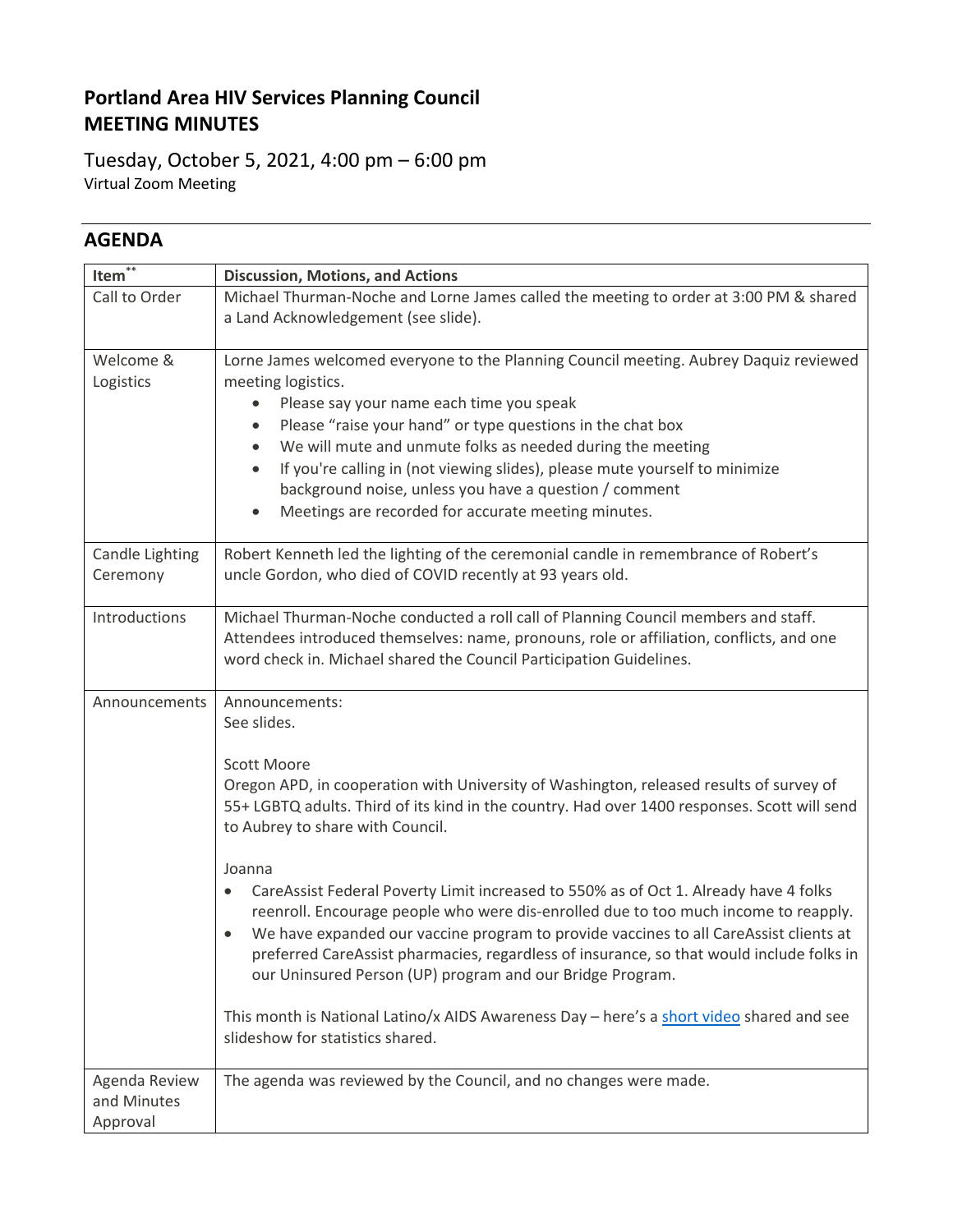| Item $\overline{\mathbf{r}^*}$ | <b>Discussion, Motions, and Actions</b>                                                   |  |  |  |  |  |  |  |
|--------------------------------|-------------------------------------------------------------------------------------------|--|--|--|--|--|--|--|
|                                | The meeting minutes from the July 27, 2021, meeting were approved by unanimous            |  |  |  |  |  |  |  |
|                                | consent with one correction: on page 4, should read "1K" instead of "1L"                  |  |  |  |  |  |  |  |
| Public                         | Robert Kenneth                                                                            |  |  |  |  |  |  |  |
| Testimony                      |                                                                                           |  |  |  |  |  |  |  |
|                                | Marked increase in violence to queer people on the street who are addicted, who are sex   |  |  |  |  |  |  |  |
|                                | workers, who are trans. Not seeing a lot of attention to this in the media or among       |  |  |  |  |  |  |  |
|                                | agencies who that work directly with these individuals in the interest of humanity and    |  |  |  |  |  |  |  |
|                                | compassion and safety for our loved ones and also the mission of the Planning Council,    |  |  |  |  |  |  |  |
|                                | which is to make sure that funding is going to organizations and agencies that directly   |  |  |  |  |  |  |  |
|                                | impact the lives of people at risk or living with HIV.                                    |  |  |  |  |  |  |  |
|                                |                                                                                           |  |  |  |  |  |  |  |
|                                | Reminder to all: Please remind your community that we are always looking for community    |  |  |  |  |  |  |  |
|                                | input on their experience with HIV services.                                              |  |  |  |  |  |  |  |
|                                |                                                                                           |  |  |  |  |  |  |  |
| Planning                       | Presenter: Michael Thurman-Noche                                                          |  |  |  |  |  |  |  |
| Council                        | <b>Summary of Discussion:</b>                                                             |  |  |  |  |  |  |  |
| Guidelines /                   | See slides.                                                                               |  |  |  |  |  |  |  |
| Review                         |                                                                                           |  |  |  |  |  |  |  |
|                                | Prior to the meeting, Aubrey sent out an email requesting PC members complete:            |  |  |  |  |  |  |  |
|                                | Code of Conduct Sign Off sheet<br>$\bullet$                                               |  |  |  |  |  |  |  |
|                                | Member Responsibilities Sign Off form                                                     |  |  |  |  |  |  |  |
|                                | Conflict of Interest Disclosure form<br>$\bullet$                                         |  |  |  |  |  |  |  |
|                                |                                                                                           |  |  |  |  |  |  |  |
|                                | Members need to sign these documents (either electronically or hard copy) and send them   |  |  |  |  |  |  |  |
|                                | to Aubrey Daquiz (Aubrey.daquiz@multco.us).                                               |  |  |  |  |  |  |  |
|                                |                                                                                           |  |  |  |  |  |  |  |
|                                | Michael reviewed the concepts of "provider blind" approach and "conflict of interest." He |  |  |  |  |  |  |  |
|                                | briefly reviewed the Council Participation Guidelines and the Consensus Model.            |  |  |  |  |  |  |  |
|                                |                                                                                           |  |  |  |  |  |  |  |
| Evaluation of                  | Presenter: Scott Moore                                                                    |  |  |  |  |  |  |  |
| the                            | <b>Summary of Discussion:</b>                                                             |  |  |  |  |  |  |  |
| Administrative                 | See slides.                                                                               |  |  |  |  |  |  |  |
| Mechanism                      |                                                                                           |  |  |  |  |  |  |  |
|                                | <b>Evaluation Committee members:</b>                                                      |  |  |  |  |  |  |  |
|                                | Scott Moore                                                                               |  |  |  |  |  |  |  |
|                                | Lorne James                                                                               |  |  |  |  |  |  |  |
|                                | Michael Thurman-Noche                                                                     |  |  |  |  |  |  |  |
|                                | Robert Kenneth                                                                            |  |  |  |  |  |  |  |
|                                | Robbie Thurman-Noche                                                                      |  |  |  |  |  |  |  |
|                                | Michelle Foley                                                                            |  |  |  |  |  |  |  |
|                                |                                                                                           |  |  |  |  |  |  |  |
|                                | Scott Moore reviewed actions taken in the past year and recommendations for FY21-22.      |  |  |  |  |  |  |  |
|                                | Actions taken in 20-21                                                                    |  |  |  |  |  |  |  |
|                                | BIPOC data review committee met twice this year.<br>$\bullet$                             |  |  |  |  |  |  |  |
|                                | HGAP met with MCHD communications team who has oversight of the PC website.<br>٠          |  |  |  |  |  |  |  |
|                                | Two people gave public testimony this year.<br>٠                                          |  |  |  |  |  |  |  |
|                                | Recommendation on increasing public testimonies from 2 minutes to 5 minutes.<br>$\bullet$ |  |  |  |  |  |  |  |
|                                | Ensure BIPOC-led community organizations have access to RW funds.<br>$\bullet$            |  |  |  |  |  |  |  |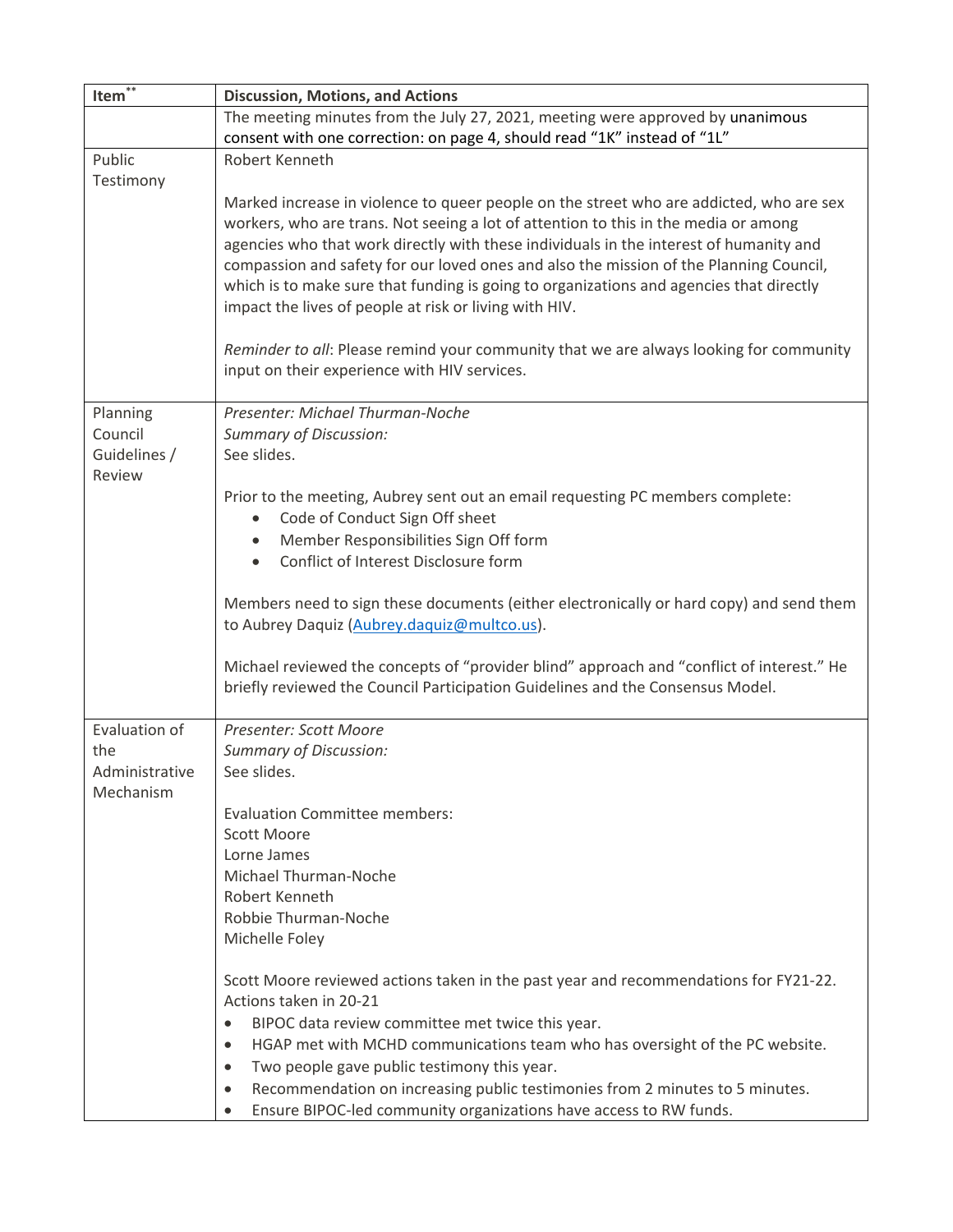| Item <sup>**</sup>             | <b>Discussion, Motions, and Actions</b>                                                                                                                                                                                                                                                                                                                                                                                                                                                                                                                                                                                                                                                                                                                                                                                                                                                                                                                                                                                                                                                                                                                  |  |  |  |  |  |
|--------------------------------|----------------------------------------------------------------------------------------------------------------------------------------------------------------------------------------------------------------------------------------------------------------------------------------------------------------------------------------------------------------------------------------------------------------------------------------------------------------------------------------------------------------------------------------------------------------------------------------------------------------------------------------------------------------------------------------------------------------------------------------------------------------------------------------------------------------------------------------------------------------------------------------------------------------------------------------------------------------------------------------------------------------------------------------------------------------------------------------------------------------------------------------------------------|--|--|--|--|--|
|                                | HGAP presented a Year-in-Review at the July 2021 PSRA meeting to summarize the<br>$\bullet$<br>work of the administrative mechanism, PC, and QI projects. HGAP created a PC resume<br>and a Word Doodle and held space for small group discussions.<br>Recommendations for 21-22<br>PC Website and Social Media Development<br>$\bullet$<br>o Virtual age, times of crisis, stronger relationships<br><b>Public Testimony</b><br>$\bullet$<br>Would like to see improvement in public testimony from our diverse<br>$\circ$<br>community of clients, with specific attention to communities and individuals<br>that are underserved or underrepresented.<br>PC membership marketing materials<br>$\bullet$<br>Both HGAP and PC members play a role in encouraging community public<br>$\circ$<br>testimony. Our endeavors to empower HIV Community Voices will continue to<br>be a priority within the PC, with the guidance of the PC Ops Committee<br>4. Equity and Inclusion in contracting processes<br>$\bullet$<br>Would like to see how HGAP is monitoring contractors for administering<br>$\circ$<br>services that are equitable and inclusive. |  |  |  |  |  |
| 21-22 Meeting                  | Presenter: Lorne James & Michael Thurman-Noche                                                                                                                                                                                                                                                                                                                                                                                                                                                                                                                                                                                                                                                                                                                                                                                                                                                                                                                                                                                                                                                                                                           |  |  |  |  |  |
| Schedule &                     | <b>Summary of Discussion:</b>                                                                                                                                                                                                                                                                                                                                                                                                                                                                                                                                                                                                                                                                                                                                                                                                                                                                                                                                                                                                                                                                                                                            |  |  |  |  |  |
| Priorities                     | See slideshow.<br><b>Key Topics/Presentations</b>                                                                                                                                                                                                                                                                                                                                                                                                                                                                                                                                                                                                                                                                                                                                                                                                                                                                                                                                                                                                                                                                                                        |  |  |  |  |  |
|                                | <b>Top Two</b>                                                                                                                                                                                                                                                                                                                                                                                                                                                                                                                                                                                                                                                                                                                                                                                                                                                                                                                                                                                                                                                                                                                                           |  |  |  |  |  |
|                                | Care for People who are Incarcerated/Justice-Involved<br>$\circ$                                                                                                                                                                                                                                                                                                                                                                                                                                                                                                                                                                                                                                                                                                                                                                                                                                                                                                                                                                                                                                                                                         |  |  |  |  |  |
|                                | Minority AIDS Initiative (MAI) Program<br>$\circ$                                                                                                                                                                                                                                                                                                                                                                                                                                                                                                                                                                                                                                                                                                                                                                                                                                                                                                                                                                                                                                                                                                        |  |  |  |  |  |
|                                | <b>Additional Topics/Presentations</b><br>$\bullet$                                                                                                                                                                                                                                                                                                                                                                                                                                                                                                                                                                                                                                                                                                                                                                                                                                                                                                                                                                                                                                                                                                      |  |  |  |  |  |
|                                | <b>Mental Health</b><br>$\circ$<br>o Long-Term Survivors                                                                                                                                                                                                                                                                                                                                                                                                                                                                                                                                                                                                                                                                                                                                                                                                                                                                                                                                                                                                                                                                                                 |  |  |  |  |  |
|                                | <b>HIV Medical Provider Panel</b><br>$\circ$                                                                                                                                                                                                                                                                                                                                                                                                                                                                                                                                                                                                                                                                                                                                                                                                                                                                                                                                                                                                                                                                                                             |  |  |  |  |  |
|                                |                                                                                                                                                                                                                                                                                                                                                                                                                                                                                                                                                                                                                                                                                                                                                                                                                                                                                                                                                                                                                                                                                                                                                          |  |  |  |  |  |
| Program                        | Presenter: Jonathan Basilio                                                                                                                                                                                                                                                                                                                                                                                                                                                                                                                                                                                                                                                                                                                                                                                                                                                                                                                                                                                                                                                                                                                              |  |  |  |  |  |
| <b>Updates (Parts</b><br>A & B | <b>Summary of Discussion:</b><br>See slideshow.                                                                                                                                                                                                                                                                                                                                                                                                                                                                                                                                                                                                                                                                                                                                                                                                                                                                                                                                                                                                                                                                                                          |  |  |  |  |  |
|                                |                                                                                                                                                                                                                                                                                                                                                                                                                                                                                                                                                                                                                                                                                                                                                                                                                                                                                                                                                                                                                                                                                                                                                          |  |  |  |  |  |
|                                |                                                                                                                                                                                                                                                                                                                                                                                                                                                                                                                                                                                                                                                                                                                                                                                                                                                                                                                                                                                                                                                                                                                                                          |  |  |  |  |  |
|                                | <b>Grantee Updates</b>                                                                                                                                                                                                                                                                                                                                                                                                                                                                                                                                                                                                                                                                                                                                                                                                                                                                                                                                                                                                                                                                                                                                   |  |  |  |  |  |
|                                | Part A grant submitted today<br>HRSA Site Visit October 25-29                                                                                                                                                                                                                                                                                                                                                                                                                                                                                                                                                                                                                                                                                                                                                                                                                                                                                                                                                                                                                                                                                            |  |  |  |  |  |
|                                | Ops Committee meeting: Oct 25, 11:30-1:30<br>$\circ$                                                                                                                                                                                                                                                                                                                                                                                                                                                                                                                                                                                                                                                                                                                                                                                                                                                                                                                                                                                                                                                                                                     |  |  |  |  |  |
|                                | Consumer meeting: Oct 25, 1:30-3:00<br>$\circ$                                                                                                                                                                                                                                                                                                                                                                                                                                                                                                                                                                                                                                                                                                                                                                                                                                                                                                                                                                                                                                                                                                           |  |  |  |  |  |
|                                | Ani-Racism Trauma informed Care (ARTIC) Training                                                                                                                                                                                                                                                                                                                                                                                                                                                                                                                                                                                                                                                                                                                                                                                                                                                                                                                                                                                                                                                                                                         |  |  |  |  |  |
|                                | We are providing and paying for this for our providers<br>$\circ$<br>Working with AETC<br>$\circ$                                                                                                                                                                                                                                                                                                                                                                                                                                                                                                                                                                                                                                                                                                                                                                                                                                                                                                                                                                                                                                                        |  |  |  |  |  |
|                                | 8 hours of training (24-hour sessions)<br>$\circ$                                                                                                                                                                                                                                                                                                                                                                                                                                                                                                                                                                                                                                                                                                                                                                                                                                                                                                                                                                                                                                                                                                        |  |  |  |  |  |
|                                | Four cohorts, dates throughout year<br>$\circ$                                                                                                                                                                                                                                                                                                                                                                                                                                                                                                                                                                                                                                                                                                                                                                                                                                                                                                                                                                                                                                                                                                           |  |  |  |  |  |
|                                | Program Updates (Part A & B)                                                                                                                                                                                                                                                                                                                                                                                                                                                                                                                                                                                                                                                                                                                                                                                                                                                                                                                                                                                                                                                                                                                             |  |  |  |  |  |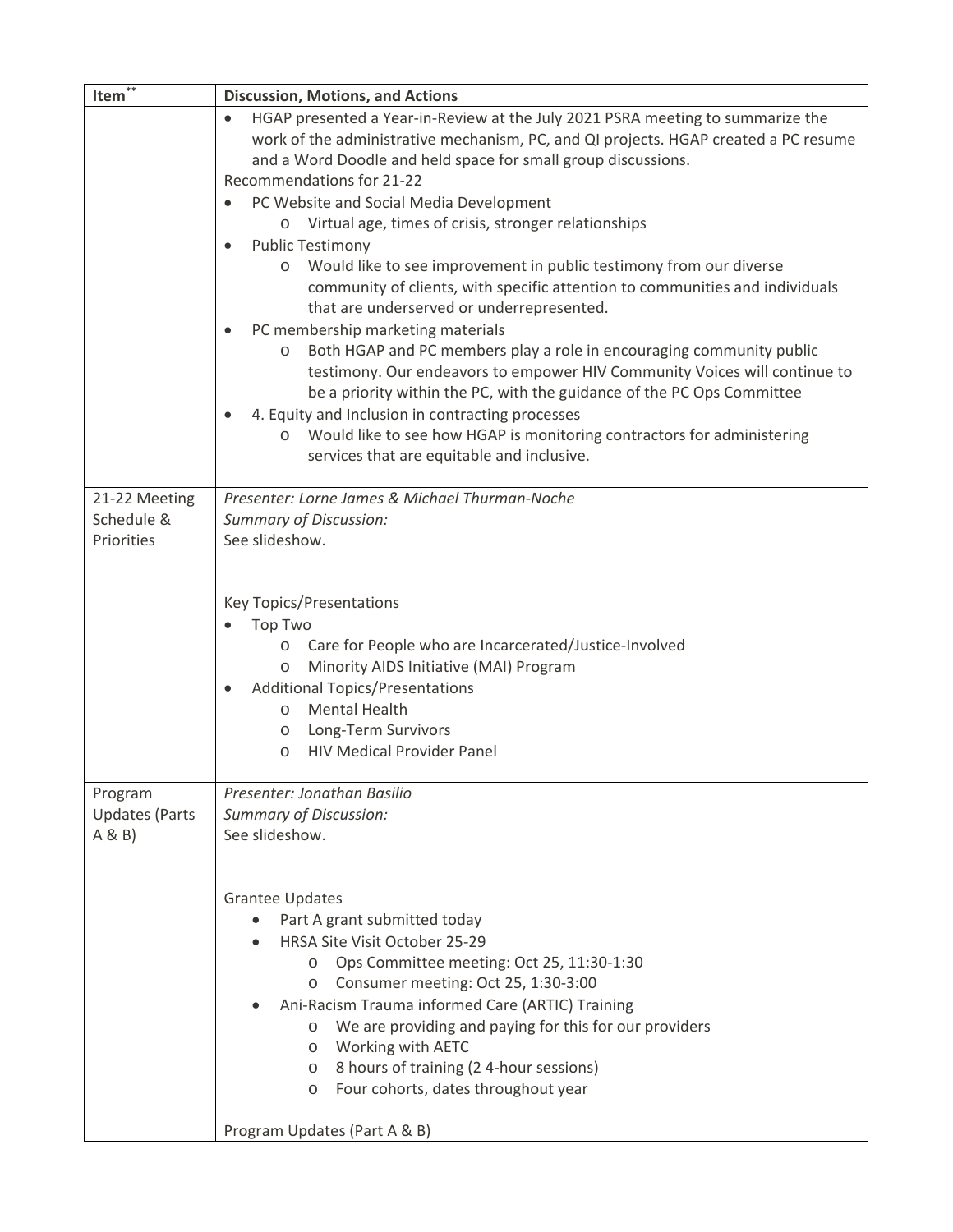| Item <sup>**</sup>      | <b>Discussion, Motions, and Actions</b>                                                                     |  |  |  |  |  |  |  |  |
|-------------------------|-------------------------------------------------------------------------------------------------------------|--|--|--|--|--|--|--|--|
|                         | Request for carryover has been submitted and approved<br>$\bullet$                                          |  |  |  |  |  |  |  |  |
|                         | Funds will be used to restore funding we previously had to reduce                                           |  |  |  |  |  |  |  |  |
|                         |                                                                                                             |  |  |  |  |  |  |  |  |
|                         | <b>Part A Carryover</b><br><b>Part B Carryover</b>                                                          |  |  |  |  |  |  |  |  |
|                         | Medical \$64,819<br>Mental Health \$8,260<br>$\bullet$<br>$\bullet$                                         |  |  |  |  |  |  |  |  |
|                         | Dental \$693<br>Medical Case Management \$40,872<br>$\bullet$<br>$\bullet$                                  |  |  |  |  |  |  |  |  |
|                         | Non-MCM \$4,547<br>Substance Use Disorder \$4,701<br>$\bullet$<br>$\bullet$                                 |  |  |  |  |  |  |  |  |
|                         | Total \$70,059<br>Minority AIDS Initiative \$30,000<br>$\bullet$                                            |  |  |  |  |  |  |  |  |
|                         | Housing \$15,000<br>$\bullet$                                                                               |  |  |  |  |  |  |  |  |
|                         | Food \$20,000                                                                                               |  |  |  |  |  |  |  |  |
|                         | Total \$118,833                                                                                             |  |  |  |  |  |  |  |  |
|                         |                                                                                                             |  |  |  |  |  |  |  |  |
|                         |                                                                                                             |  |  |  |  |  |  |  |  |
| Client                  | Presenter: Aubrey Daquiz                                                                                    |  |  |  |  |  |  |  |  |
| Satisfaction            | <b>Summary of Discussion:</b>                                                                               |  |  |  |  |  |  |  |  |
| Survey                  | See slideshow.                                                                                              |  |  |  |  |  |  |  |  |
|                         |                                                                                                             |  |  |  |  |  |  |  |  |
|                         | New name: Client Experience Survey                                                                          |  |  |  |  |  |  |  |  |
|                         | Conducted every two years across the Transitional Grant Area, this Oct-Nov 2021<br>$\bullet$                |  |  |  |  |  |  |  |  |
|                         | Provides system-wide and contractor-specific data on client experiences, satisfaction<br>$\bullet$          |  |  |  |  |  |  |  |  |
|                         | and service needs gaps                                                                                      |  |  |  |  |  |  |  |  |
|                         | Informs contractors' quality improvement plans<br>$\bullet$                                                 |  |  |  |  |  |  |  |  |
|                         | May inform future focus groups / community forums<br>$\bullet$                                              |  |  |  |  |  |  |  |  |
|                         |                                                                                                             |  |  |  |  |  |  |  |  |
|                         | <b>Revised/New Questions</b>                                                                                |  |  |  |  |  |  |  |  |
|                         | Demographics                                                                                                |  |  |  |  |  |  |  |  |
|                         | Race, Ethnicity, Language, and Disability (REALD)<br>$\circ$<br>Sexual Orientation & Gender Identity (SOGI) |  |  |  |  |  |  |  |  |
|                         | O<br><b>Barriers to Care</b>                                                                                |  |  |  |  |  |  |  |  |
|                         | ٠                                                                                                           |  |  |  |  |  |  |  |  |
|                         | Housing Status & Food Access / Resources<br>COVID-19                                                        |  |  |  |  |  |  |  |  |
|                         |                                                                                                             |  |  |  |  |  |  |  |  |
|                         | Services & Supports (Current and future)                                                                    |  |  |  |  |  |  |  |  |
|                         | Communication / Internet<br>$\circ$                                                                         |  |  |  |  |  |  |  |  |
|                         | Questions about healthy behavior & self-advocacy                                                            |  |  |  |  |  |  |  |  |
| <b>Eval and Closing</b> | Presenter: Michael Thurman-Noche                                                                            |  |  |  |  |  |  |  |  |
|                         |                                                                                                             |  |  |  |  |  |  |  |  |
|                         | Thank you for participating in this meeting. If you have feedback / comments / ideas,                       |  |  |  |  |  |  |  |  |
|                         | please include them in your evaluation.                                                                     |  |  |  |  |  |  |  |  |
|                         |                                                                                                             |  |  |  |  |  |  |  |  |
| Time of                 | 6:00 PM                                                                                                     |  |  |  |  |  |  |  |  |
| Adjournment             |                                                                                                             |  |  |  |  |  |  |  |  |